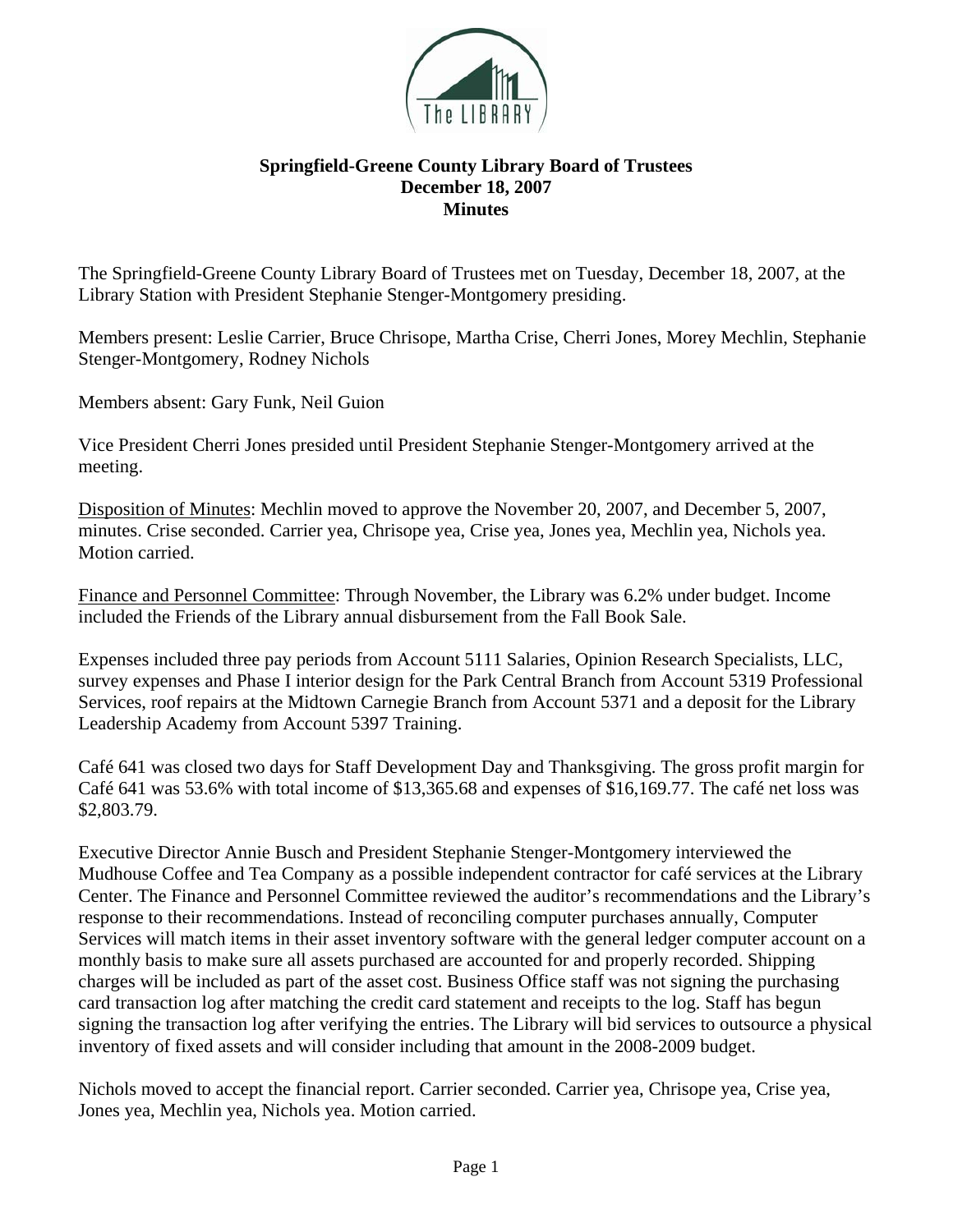## *Stephanie Stenger-Montgomery arrived at the meeting.*

Buildings and Grounds Committee: Architect Jim Stufflebeam of Sapp Design Associates presented an evaluation of several proposed sites for new branch facilities in Republic, Willard and Fair Grove. In Republic, Stufflebeam sketched several sites on a five-acre plot in the Highland Park Town Center that would be adequate for the branch facility. Stufflebeam urged Trustees to consider the placement in relationship to the rest of the development. The Ozarks Greenways property on approximately 1.3 acres would be workable for an 8,000-square-foot branch in Willard. There would not be space for expansion, and Stufflebeam suggested conducting a Level 1 Environmental Survey because the property was formerly an industrial site. The development costs on a wooded, steeply sloped, three-quarter acre triangular plot at the corner of Highway 125 and South Orchard Boulevard could exceed the amount to build a new Fair Grove Branch. The site adjacent to the Fair Grove City Hall south of the current location owned by the Water Commission would be a much more buildable site. The Board also discussed possible sites for a new Brentwood Branch, both on East Sunshine Street.

Busch met with Republic's City Administrator Jim Krischke and Economic Development Director Gail Noggle to discuss the future plans for the City of Republic and the Library. Strafford City Administrator Tom Vicat attended the Board meeting and said Strafford residents are eager for the new library branch. Busch met with the architect renovating the Strafford building to select paint colors and carpeting for the facility.

Programs, Services and Technology Committee: Circulation increased 7.4% with 284,786 materials circulating systemwide. Total branch traffic increased .5% with 126,648 patron visits. Systemwide, 1,593 groups used the meeting rooms with an attendance of 10,917. There were 664,364 searches from the Library's electronic products. The web server recorded a total of 789,451 page views by 90,198 visitors during November.

Report of the Director: Former Board member Cliff Groover died on Sunday, December 18. Groover served on the Board from 2002 to 2004.

Associate Director of Public Services Jim Schmidt reported the Library entered into a contract with the Central Street Recycling Coalition (CSRC) to promote recycling with a centralized location. Agencies participating in the Coalition include Drury University, Ozarks Technical Community College, Springfield R-12 School District, Greene County, the City of Springfield and the Board of Public Utilities. As a member, the Library has use of the recycle bins located on property owned by Drury University. The fee for fiscal year 2007-2008 is \$1,033. Future fees will be prorated by agency use.

Bids for furnishings for the Park Central Branch are due and will be opened at the bid opening at the Library Center at 4 p.m. on Wednesday, December 19.

The annual Missouri Library Association's Library Day will be in Jefferson City on February 12. The Public Library Association conference will be held in Minneapolis, Minnesota, on March 25-29. Any Board member wanting to attend either of these events should contact the Business Office.

New Business: Trustee Cherri Jones is chair of the search committee researching search firms, compiling a list of competencies needed for the job and working toward ways to insure staff input in the process for selecting a Library Director when Busch retires in January 2009. Committee members include Jones, Stephanie Stenger-Montgomery, Gary Funk and Leslie Carrier.